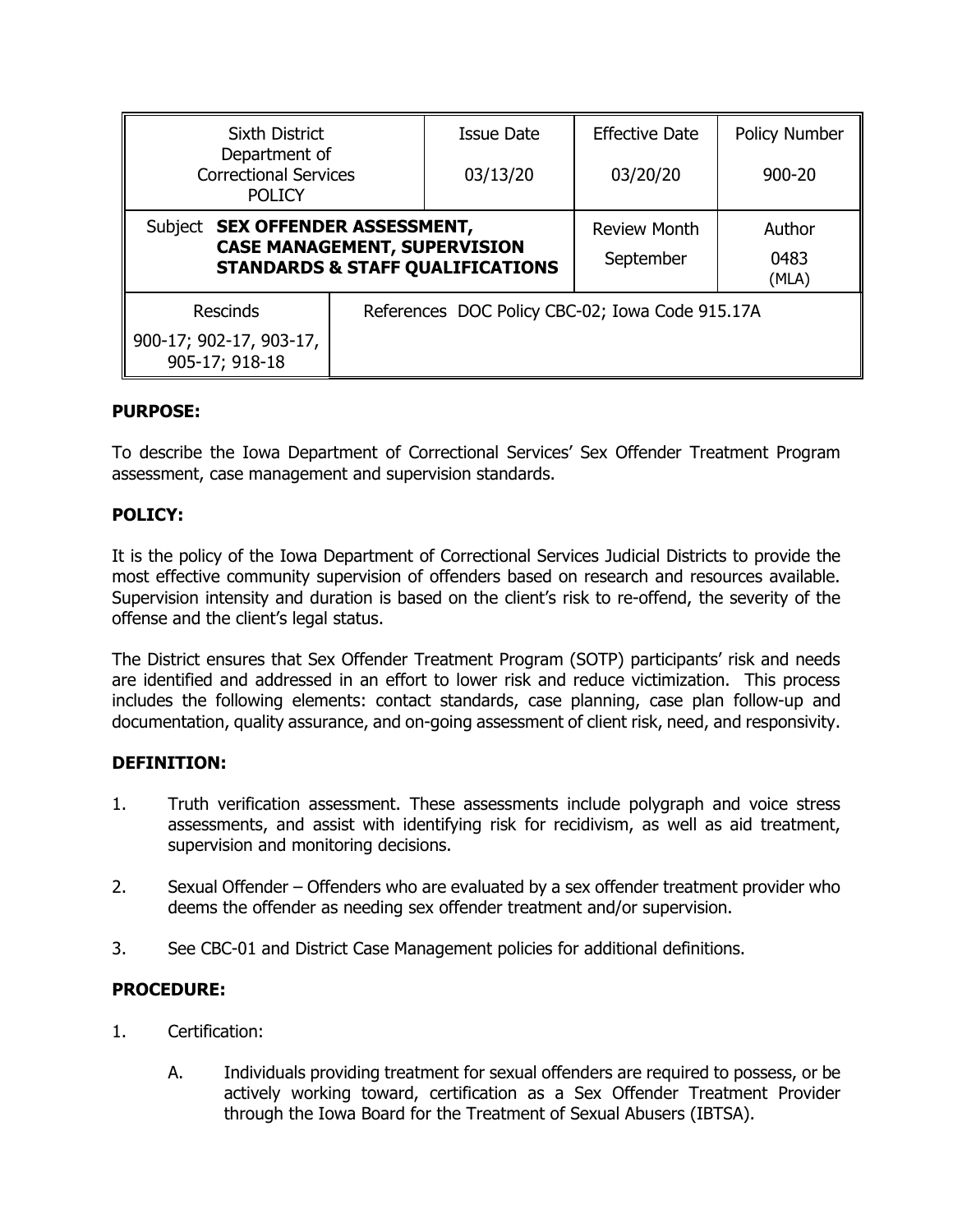#### **POLICY NUMBER 900-20 PAGE 2 OF 8**

### **PROCEDURE:** (continued)

- B. Individuals providing supervision for sexual offenders are recommended to possess certification as a Sex Offender Treatment Provider through the Iowa Board for the Treatment of Sexual Abusers (IBTSA).
- C. The District assists the SOTP staff in obtaining training hours in order to obtain and maintain Sex Offender Treatment Provider certification.
- D. The District cannot pay for certification.
- 2. Level of Supervision:
	- A. After the Iowa Risk Revised (IRR) is completed (within thirty [30] business days of case assignment), offenders are overridden to Level 5 for up to six (6) months or until the submission of the Sex Offender Treatment Intervention and Progress Scale (SOTIPS), whichever comes first, after which time SOTP Program staff follow the Levels of Supervision specified below.
	- B. Levels of Supervision for SOTP Program Participants are determined by the Static 99-R, SOTIPS, Iowa Sex Offender Risk Assessment (ISORA), and/or IRR and Iowa Violence and Victimization Instrument (IVVI).
	- C. Each level of supervision requires specific contact standards in order to appropriately protect the public and ensure the delivery of services. The following charts provide the initial Level of Supervision for offenders.
		- 1.) Chart 1 is used for males when the Static 99-R is applicable, and outlines the Level of Supervision associated with IRR/IVVI or Static 99-R risk scores, whichever is higher.
		- 2.) Chart 2 is used for males when the Static 99-R is not applicable, and outlines the Level of Supervision associated with IRR/IVVI or ISORA risk scores, whichever is higher.
		- 3.) Chart 3 is used for females and outlines the Level of Supervision associated with IRR/IVVI.

|                        |                               | <b>SOTIPS</b>   |                     |                 |
|------------------------|-------------------------------|-----------------|---------------------|-----------------|
| IRR/IVVI<br>Level*     | <b>Static 99-R</b><br>Score** | Low $(0 to 10)$ | Moderate (11 to 20) | High (21 to 48) |
| <b>Level 1 &amp; 2</b> | $-3$ to 0                     | Level 2         | Level 2             | <b>Level 3</b>  |
| Level 3                | $1$ to $3$                    | <b>Level 2</b>  | <b>Level 3</b>      | <b>Level 4</b>  |
| Level 4                | 4 to 5                        | <b>Level 3</b>  | <b>Level 4</b>      | <b>Level 5</b>  |
| <b>Level 5</b>         | 6+                            | <b>Level 4</b>  | <b>Level 5</b>      | <b>Level 5</b>  |

### **Chart 1. For use with male offenders when Static 99-R is applicable.**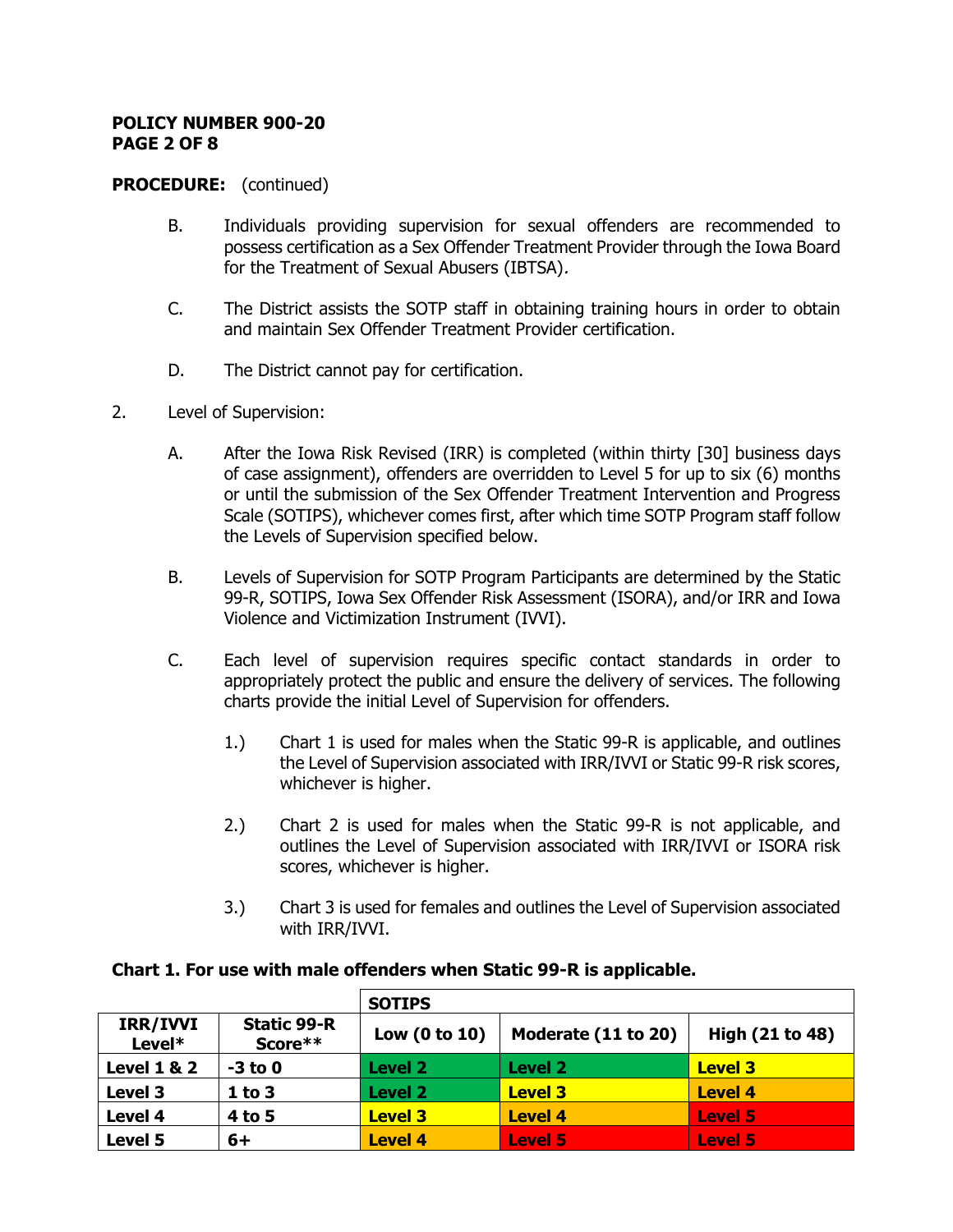#### **POLICY NUMBER 900-20 PAGE 3 OF 8**

## **PROCEDURE:** (continued)

### **Chart 2. For use with male offenders when Static 99-R is not applicable.**

|                        |            | <b>SOTIPS</b>   |                     |                 |
|------------------------|------------|-----------------|---------------------|-----------------|
| IRR/IVV<br>Level*      | ISORA***   | Low $(0 to 10)$ | Moderate (11 to 20) | High (21 to 48) |
| <b>Level 1 &amp; 2</b> | $0$ to $3$ | Level 2         | Level <sub>2</sub>  | <b>Level 3</b>  |
| Level 3                | 4 to 7     | Level 2         | <b>Level 3</b>      | <b>Level 4</b>  |
| Level 4                | 8 to 9     | <b>Level 3</b>  | <b>Level 4</b>      | <b>Level 5</b>  |
| Level 5                | $10+$      | <b>Level 4</b>  | <b>Level 5</b>      | <b>Level 5</b>  |

### **Chart 3. For use with female offenders.**

|                        | <b>SOTIPS</b>   |                     |                 |
|------------------------|-----------------|---------------------|-----------------|
| IRR/IVV<br>Level*      | Low $(0 to 10)$ | Moderate (11 to 20) | High (21 to 48) |
| <b>Level 1 &amp; 2</b> | Level 2         | Level 2             | <b>Level 3</b>  |
| Level 3                | <b>Level 2</b>  | <b>Level 3</b>      | <b>Level 4</b>  |
| Level 4                | <b>Level 3</b>  | <b>Level 4</b>      | <b>Level 5</b>  |
| Level 5                | <b>Level 4</b>  | <b>Level 5</b>      | <b>Level 5</b>  |

- 3. Statewide Supervision Standards Minimum Statewide Supervision Standards and definitions are outlined in **CBC-01 Attachment A**, Table 1 Statewide Supervision Standards.
- 4. Treatment:
	- A. All sex offender treatment programs strive to adhere to standards established by the Association for the Treatment of Sexual Abusers.
	- B. Offenders are referred to interventions fitting their level of risk and needs.
	- C. Group treatment completion is determined in collaboration between the supervising agent, SOTP Psychologist, and SOTP Supervisor. Minimum requirements for group treatment completion consists of acceptable comprehension of the intervention's material, and staff determination that the individual has reached maximum benefits in terms of treatment needs. Offenders may be returned to SOTP groups if their case plan indicates additional treatment needs.
		- 1.) SOTP staff may approve treatment completed by private providers. Elements considered for approving private sex offender treatment include: Appropriate credentials for the provider (ATSA or IBTSA certified), choice of treatment materials and curriculum, and degree to which treatment is adhering to the required dosage hours pertaining to the offender's risk.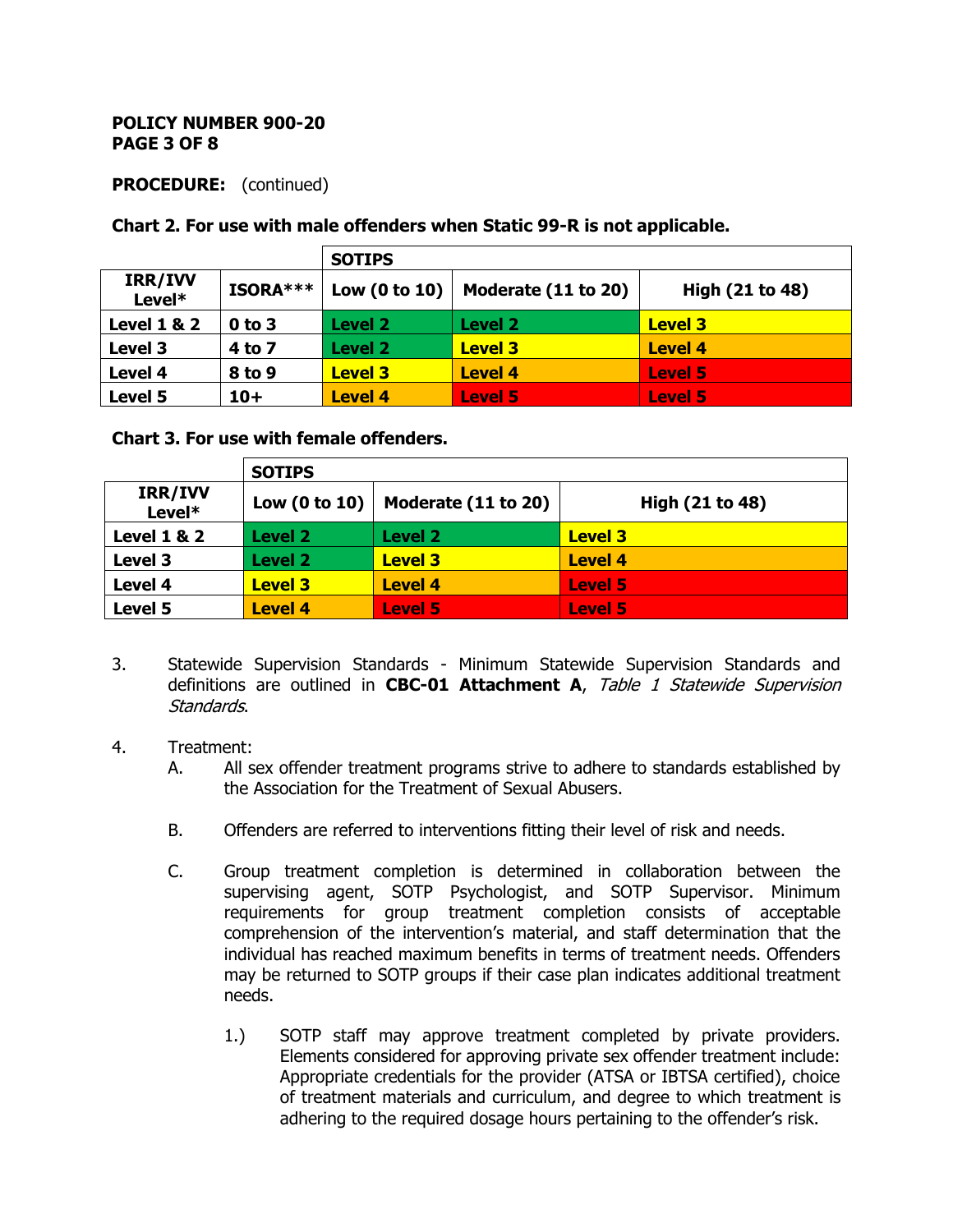#### **POLICY NUMBER 900-20 PAGE 4 OF 8**

## **PROCEDURE:** (continued)

- 2.) The SOTP can provide additional treatment as deemed necessary to supplement private sex offender treatment.
- 5. Case planning and review:
	- A. The SOTIPS is used for case planning. At the bottom of the SOTIPS in ICON it asks for time offense free. That date is either the date of conviction for the index offense or the date in which the individual was released from incarceration if they were immediately taken into custody for the index offense.
	- B. After completion of the SOTIPS a note is entered in Generic Notes (GN) identifying the top needs (no more than 3) and the strategies and/or interventions that is used to address those needs.
	- C. A monthly note with the Note Category: Case Plan and the Note Subject: SOTIPS/ACUTE Case Plan Review is entered in Generic Notes for individuals on Level 3 and above which provides a summary of progress. The ACUTE maybe utilized to show progress towards identified needs.
	- D. After the initial SOTIPS is submitted subsequent SOTIPS are completed every six (6) months until the offender has completed all required primary and aftercare treatment and reached a Level 2 in their level of supervision. The SOTIPS is updated in response to significant life events that may impact the offender's level of risk and/or needs that may result in an increased level of supervision.
	- E. The Acute 2007 and Stable 2007 may also be used for case plan/review purposes.
- 6. Truth verification assessment:
	- A. A sexual history exam may be completed to facilitate disclosures that assist in identifying appropriate treatment interventions and dosage, enable individualized case plan development, and guide supervision decisions.
	- B. The following general procedures establish the minimum standards for using truth verification examinations for those offenders entering or being assessed for a specialized sex offender program.
	- C. Responsibilities:
		- 1) The examiner is the sole determinant regarding the degree to which a potential examinee is fit for an examination.
		- 2) Examiners will not conduct an exam that may compromise their integrity. For example, an examiner will not examine someone with whom he or she has a close relationship. The definition of "close relationship" is up to the professional discretion of the examiner. If a "close relationship" is determined, the examinee must be referred to a neutral examiner.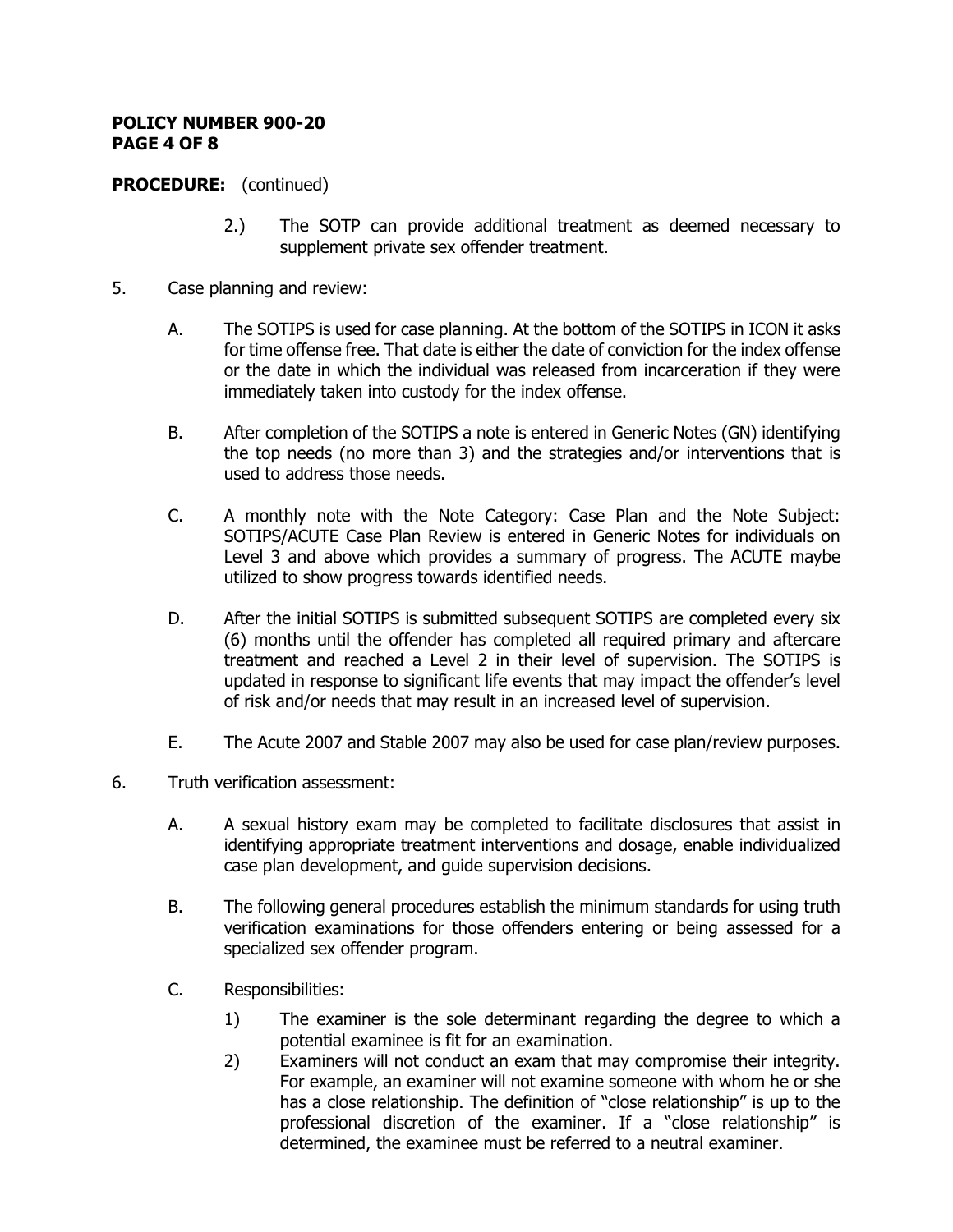#### **POLICY NUMBER 900-20 PAGE 5 OF 8**

# **PROCEDURE:** (continued)

- 3) In the event that the examiner is the offender's supervising agent the decision to test their own offenders is discretionary and based on the examiner/agents knowledge of the offender, situation, professional relationship, consideration of the impact performing the exam will have on the professional relationship.
- D. Evaluation Frequency:
	- 1) Please refer to Chart 4 below for evaluation use and frequency. LOS  $=$ Level of Supervision.

## **Chart 4. Evaluation Frequency**

| <b>Level 5 LOS</b>                                                                                            | <b>Level 4 LOS</b>                                                                                               |
|---------------------------------------------------------------------------------------------------------------|------------------------------------------------------------------------------------------------------------------|
| Sex History evaluation                                                                                        | Sex History evaluation                                                                                           |
| Regular 6-month schedule for maintenance<br>evaluations                                                       | Regular 6-month schedule for maintenance<br>evaluations                                                          |
| Specific issue as needed throughout primary SOTP<br>treatment                                                 | Specific issue as needed throughout primary<br><b>SOTP</b> treatment                                             |
|                                                                                                               | Once they complete primary SOTP treatment<br>then annual, random evaluations                                     |
| <b>Level 3 LOS</b>                                                                                            | <b>Level 2 LOS</b>                                                                                               |
| History evaluation. If No Deception<br>Sex<br>Indicated/No Significant Response no maintenance<br>evaluations | Sex History evaluation. If No Deception<br>Indicated/No Significant<br>Response<br>no<br>maintenance evaluations |
| Specific issue as needed throughout primary SOTP<br>treatment                                                 | Specific issue as needed throughout primary<br><b>SOTP</b> treatment                                             |

- E. Evaluation Process:
	- 1.) Examinees sign an informed consent form prior to taking the examination.
	- 2.) No individual, other than the examiner and examinee, are present inside the examination room during the examination. The only acceptable exception is for the use of an interpreter during Computerized Voice Stress Analysis (CVSA) exams.
	- 3.) Polygraph examinations are conducted in a manner consistent with the American Polygraph Association (APA) – Model Policy for Post-Conviction Sex Offender Tests.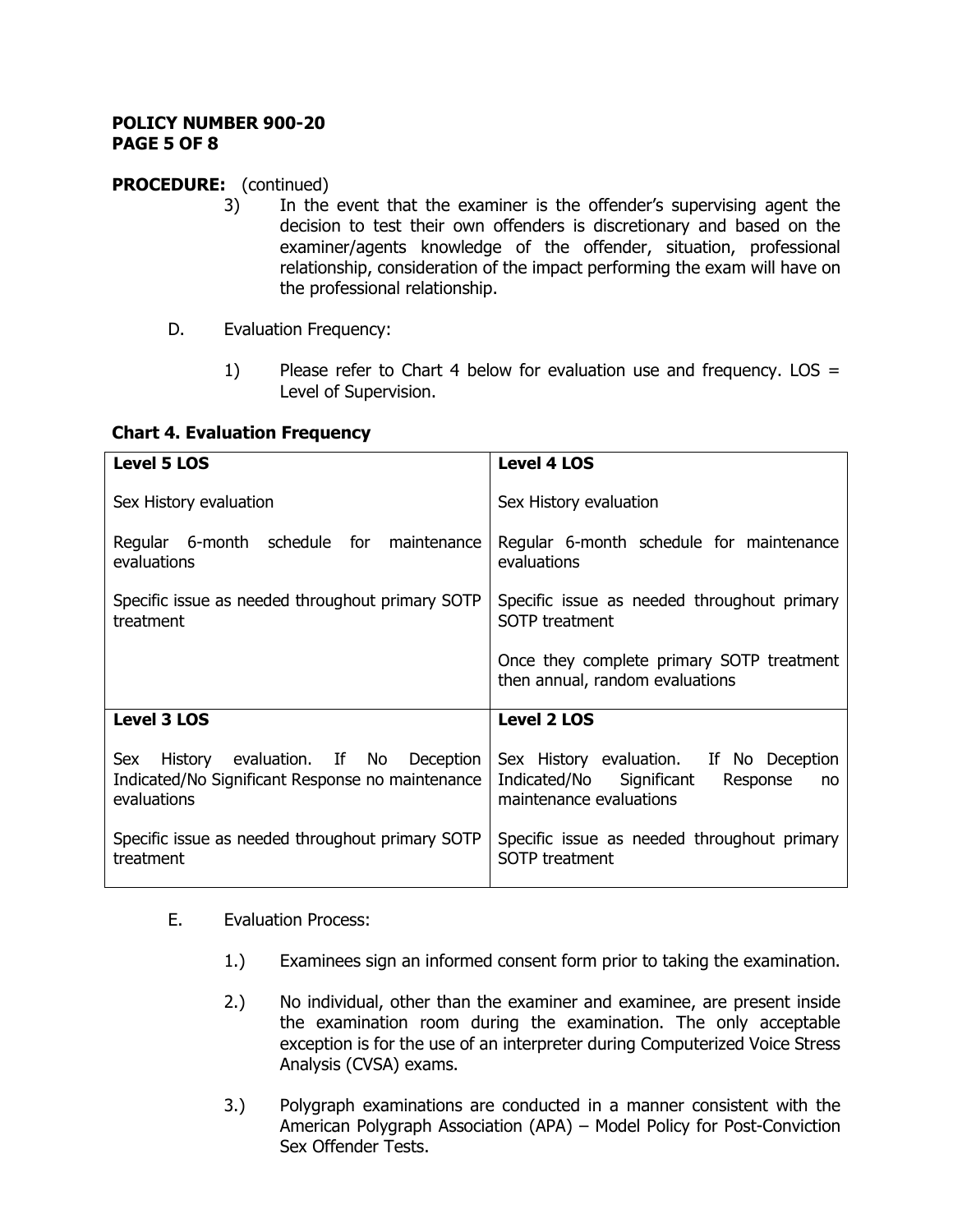#### **POLICY NUMBER 900-20 PAGE 6 OF 8**

### **PROCEDURE:** (continued)

- 4.) Voice stress analysis examinations are conducted in a manner consistent with the particular vendor's requirements and policies for exam administration.
- 5.) In the event that a juvenile (individuals 17 years of age or younger) is sentenced to adult supervision, the juvenile's legal guardian or custodial parent(s) must sign an informed consent and release of information form prior to the juvenile taking the examination.
- F. Certifications:
	- 1.) Examinations must be conducted by certified examiners.
		- a. Polygraph examiners must be a graduate from a polygraph school that has been accredited by the American Polygraph Association (APA), the American Association of Police Polygraphists, or meets the minimum standards of the American Society for Testing and Material. Polygraph examiners must also meet all APA – Model Policy for Post-Conviction Sex Offender Test certification guidelines.
		- b. Voice stress analysis examiners must have an active certification from the National Institute of Truth Verification or other voice stress analyzer certification program.
	- 2.) Examiners keep their respective certifications current and maintain proficiency in the use of their respective equipment and examination procedures.
- G. Records and Documentation:
	- 1.) Examiners document their examination results in a manner necessary to adequately communicate the pretest interview process, relevant questions asked, test results, posttest interview (if applicable), and examiner conclusions.
	- 2.) The work product generated from examinations, including, but not limited to, chart tracings, reports, and audio/video recordings, are maintained for a length of time consistent with SOTP Unit's file retention policy. Final reports are saved in ICON.
- H. Restrictions:
	- 1.) Polygraph and CVSA examination results by themselves are not sufficient evidence to prove guilt or innocence, and are used as a component of a broader supervision and treatment approach for individuals who sexually offend.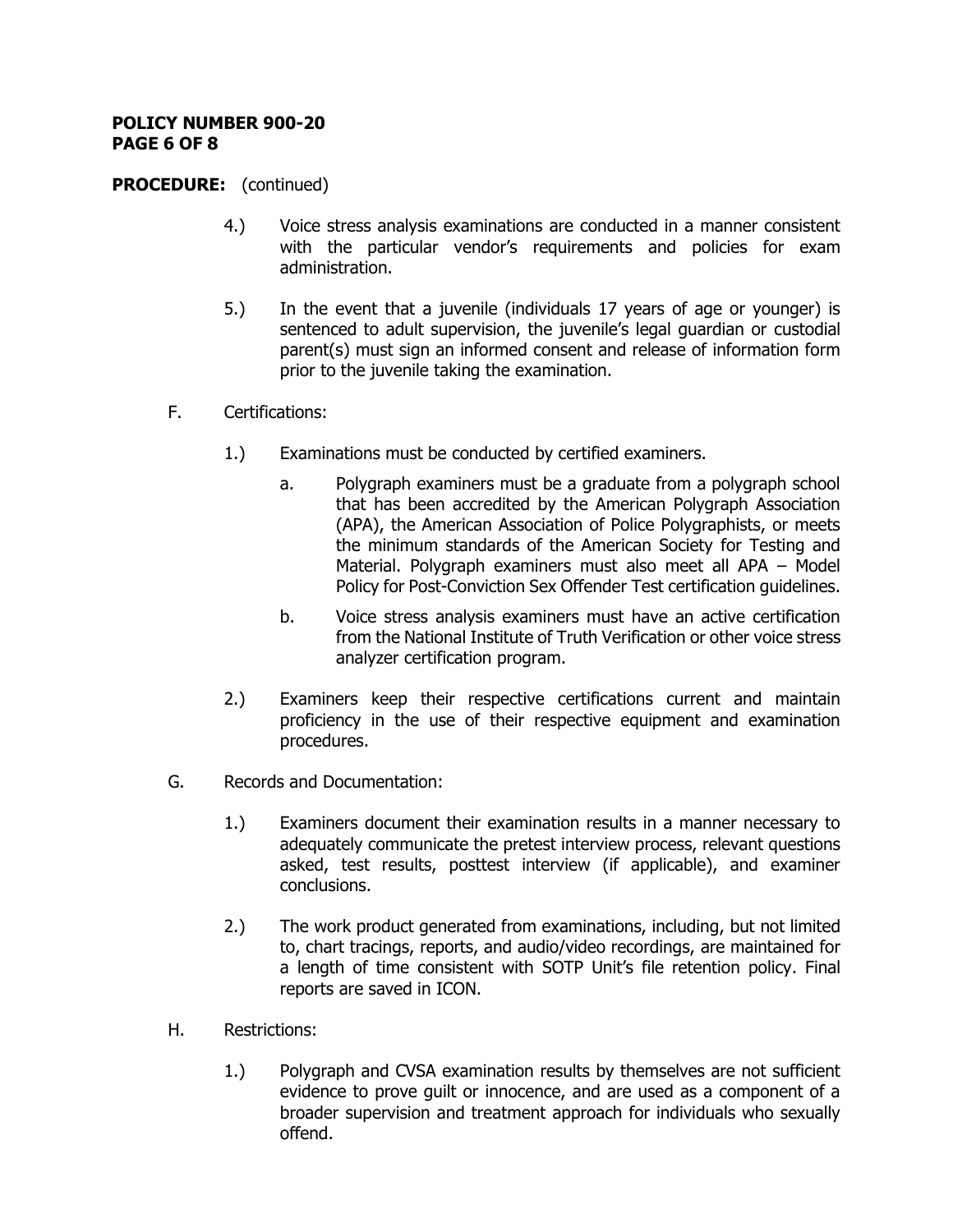#### **POLICY NUMBER 900-20 PAGE 7 OF 8**

## **PROCEDURE:** (continued)

- 2.) Examination results cannot serve as a final determinant for arrest, warrant, or other legal action. Rather, they are used to identify treatment needs and risk areas specific to the offender.
- 7. Electronic Monitoring System (EMS):
	- A. Electronic Monitoring System (EMS) A term used collectively for technology that determines the location of the offenders who have restricted movement while being supervised in their respective community. These systems encompass the following technologies:
		- 1) Radio Frequency (RF) A home monitoring receiver unit with the offender's phone attached, a phone cord to the phone cord to the phone jack and plugged into power. The offender wears a waterproof ankle transmitter band that does alert the provider of strap tamper (strap or clip cut and/or opened) and/or body tamper (unit not against the skin). This unit monitors the offender's arrivals and departures and curfew hours.
		- 2) Global Positioning System (GPS) This unit reports the time and date of arrivals and departures, the travel path and travel times, removal of or tampering with the ankle band and monitoring unit, and violations of exclusions zones (designated areas that the offender is restricted from entering).
		- 3) EMS may also incorporate the ability to conduct random substance abuse testing.
	- B. Procedure:
		- 1) Offenders currently on probation, parole, work release, special sentence or any other type of conditional release for a sexually motivated crime are placed on GPS immediately after assignment to supervision until all required risk assessments are completed.
		- 2) GPS remains on all individuals who are a Level 5 due to Sex Offender Specific Risk Assessment Instruments. GPS may be removed when an offender's Level of Supervision places them at a Level 4 or below.
		- 3) EMS for offenders who present with dynamic risk factors related to substance use is also available (e.g., SCRAM, VICAP, MEMS). This technology may be used in conjunction with, or instead of GPS or RF, if the treatment team determines these more effectively reduce risk.